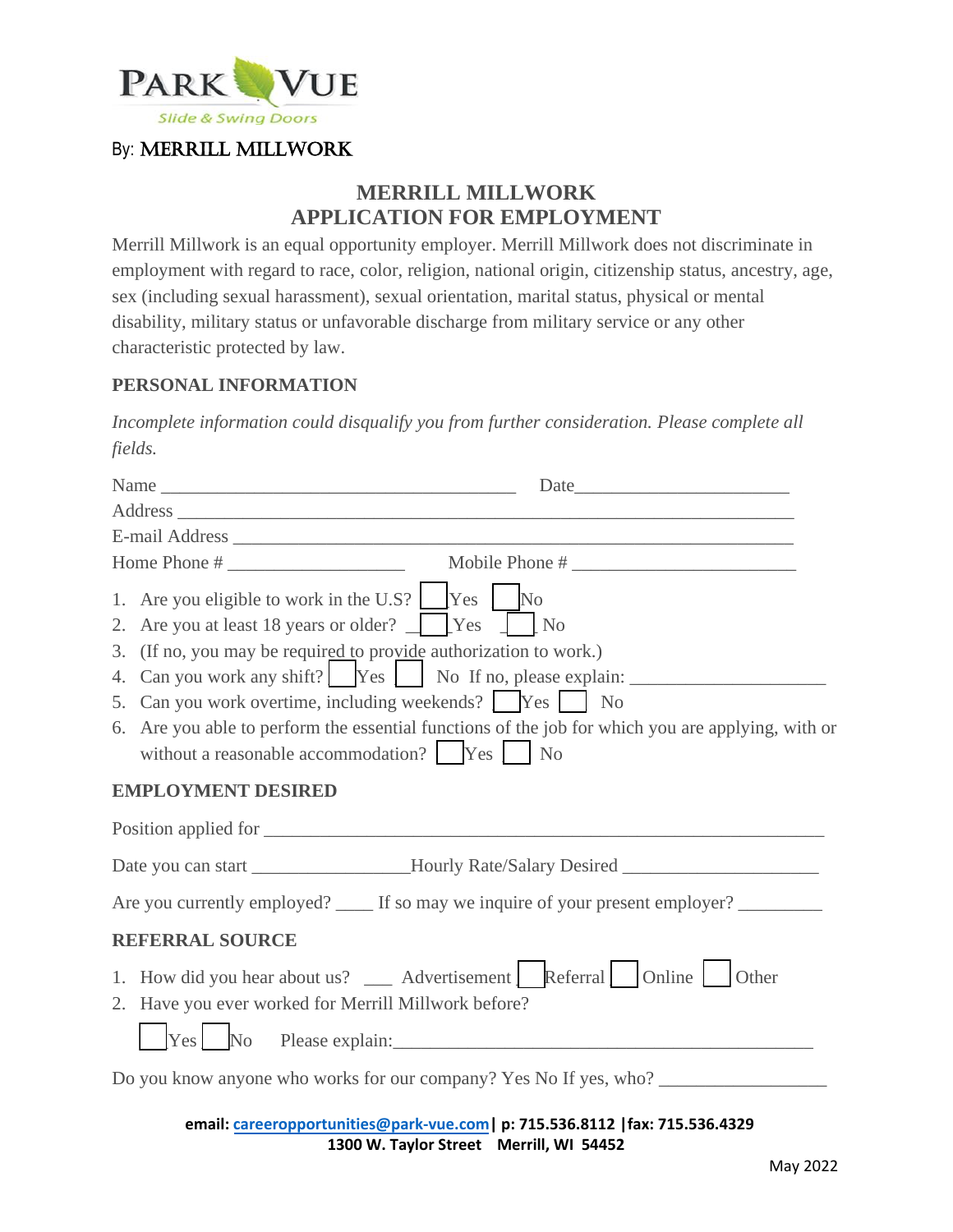

### **EDUCATION**

| <b>EDUCATION</b>                            | <b>Name</b><br>and<br>location<br>of school | No. of yrs.<br><b>Attended</b> | <b>Degree</b><br><b>Received</b> | <b>Subjects</b><br>studied/Major |
|---------------------------------------------|---------------------------------------------|--------------------------------|----------------------------------|----------------------------------|
| <b>High School</b>                          |                                             |                                |                                  |                                  |
| College or University                       |                                             |                                |                                  |                                  |
| Trade, Business or Correspondence<br>School |                                             |                                |                                  |                                  |

**EMPLOYMENT HISTORY** Include your last seven (7) years of employment history, including periods of unemployment, starting with the most recent and working backwards in time. *Incomplete information could disqualify you from further consideration.*

| From                                 | To | <b>Employer Name</b>                                                   | Telephone |
|--------------------------------------|----|------------------------------------------------------------------------|-----------|
| Job Title                            |    | Address                                                                |           |
| Immediate<br>supervisor and<br>title |    | Summarize the nature of work<br>performed and job<br>responsibilities. |           |

Reason for leaving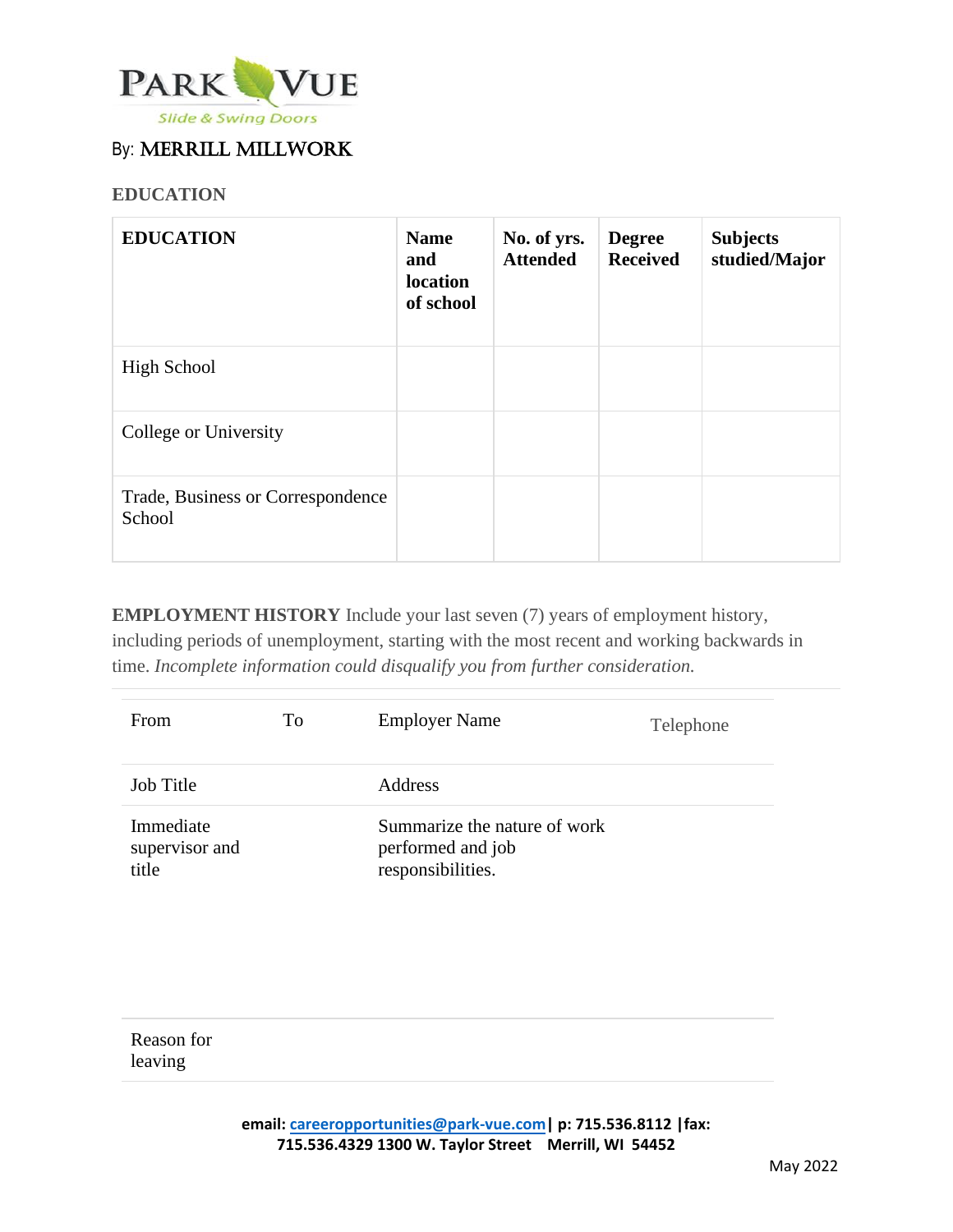

| From                                 | To | Employer                                                               | Telephone |
|--------------------------------------|----|------------------------------------------------------------------------|-----------|
| <b>Job Title</b>                     |    | <b>Address</b>                                                         |           |
| Immediate<br>supervisor and<br>title |    | Summarize the nature of work<br>performed and job<br>responsibilities. |           |

| Reason for<br>leaving                |    |                                                                        |           |
|--------------------------------------|----|------------------------------------------------------------------------|-----------|
| From                                 | To | Employer                                                               | Telephone |
| <b>Job Title</b>                     |    | Address                                                                |           |
| Immediate<br>supervisor and<br>title |    | Summarize the nature of work<br>performed and job<br>responsibilities. |           |

| Reason for<br>leaving |    |                      |               |
|-----------------------|----|----------------------|---------------|
| From                  | To | <b>Employer Name</b> | Telephone     |
|                       |    |                      | $\sim$ $\sim$ |

**email: careeropportunities@park-vue.com| p: 715.536.8112 |fax: 715.536.4329 1300 W. Taylor Street Merrill, WI 54452**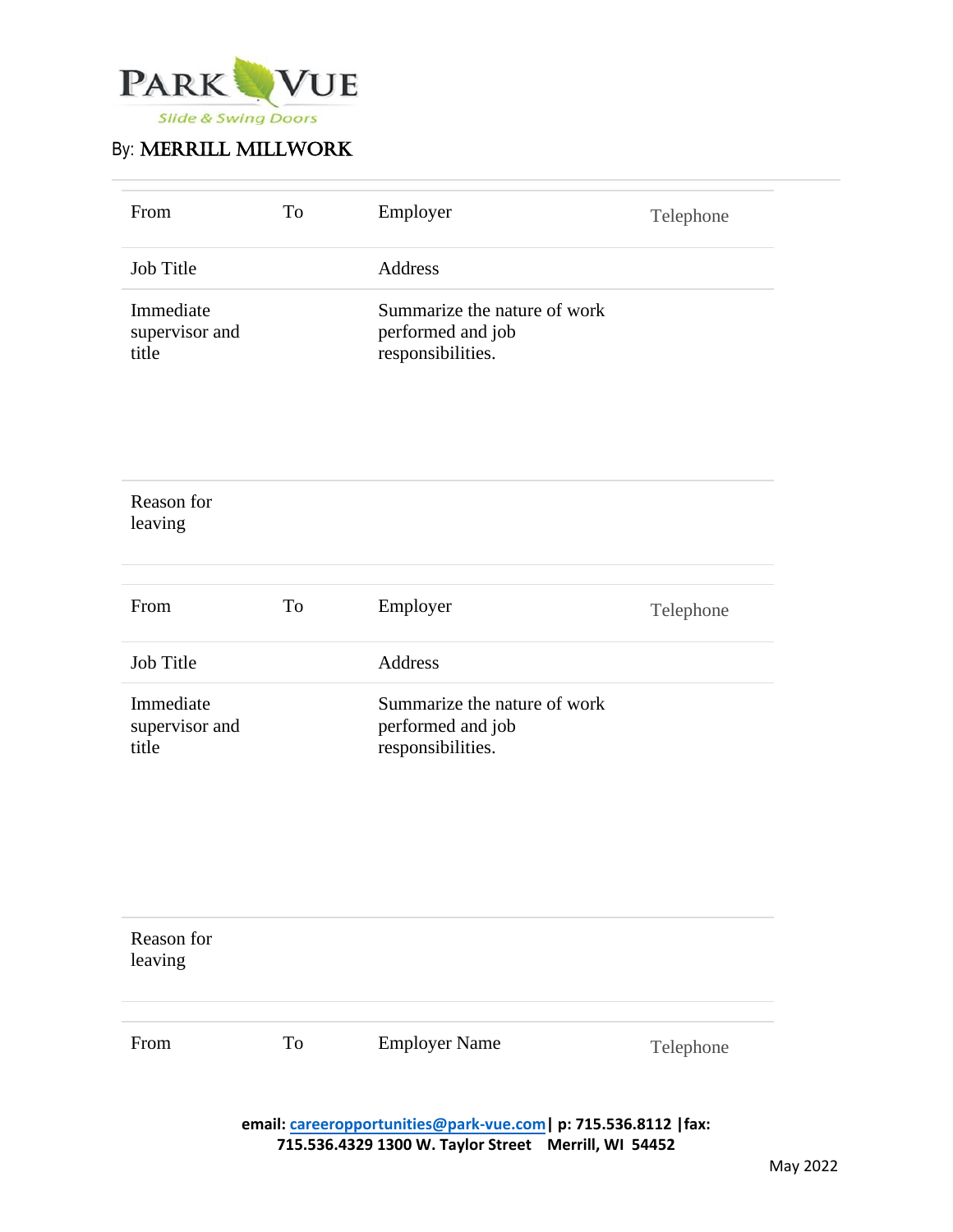

| <b>Job Title</b>                     | Address                                                                |  |
|--------------------------------------|------------------------------------------------------------------------|--|
| Immediate<br>supervisor and<br>title | Summarize the nature of work<br>performed and job<br>responsibilities. |  |

Reason for leaving

Do you have any special skills, experience and/or training that would enhance your ability to perform the position applied for? If yes, explain.

### **REFERENCES**

Give the names of three persons not related to you, whom you have known at least three (3) years.

| Name           | Address, Phone,<br>Email | Company | <b>Years Acquainted</b> |
|----------------|--------------------------|---------|-------------------------|
|                |                          |         |                         |
| $\overline{2}$ |                          |         |                         |
| 3              |                          |         |                         |